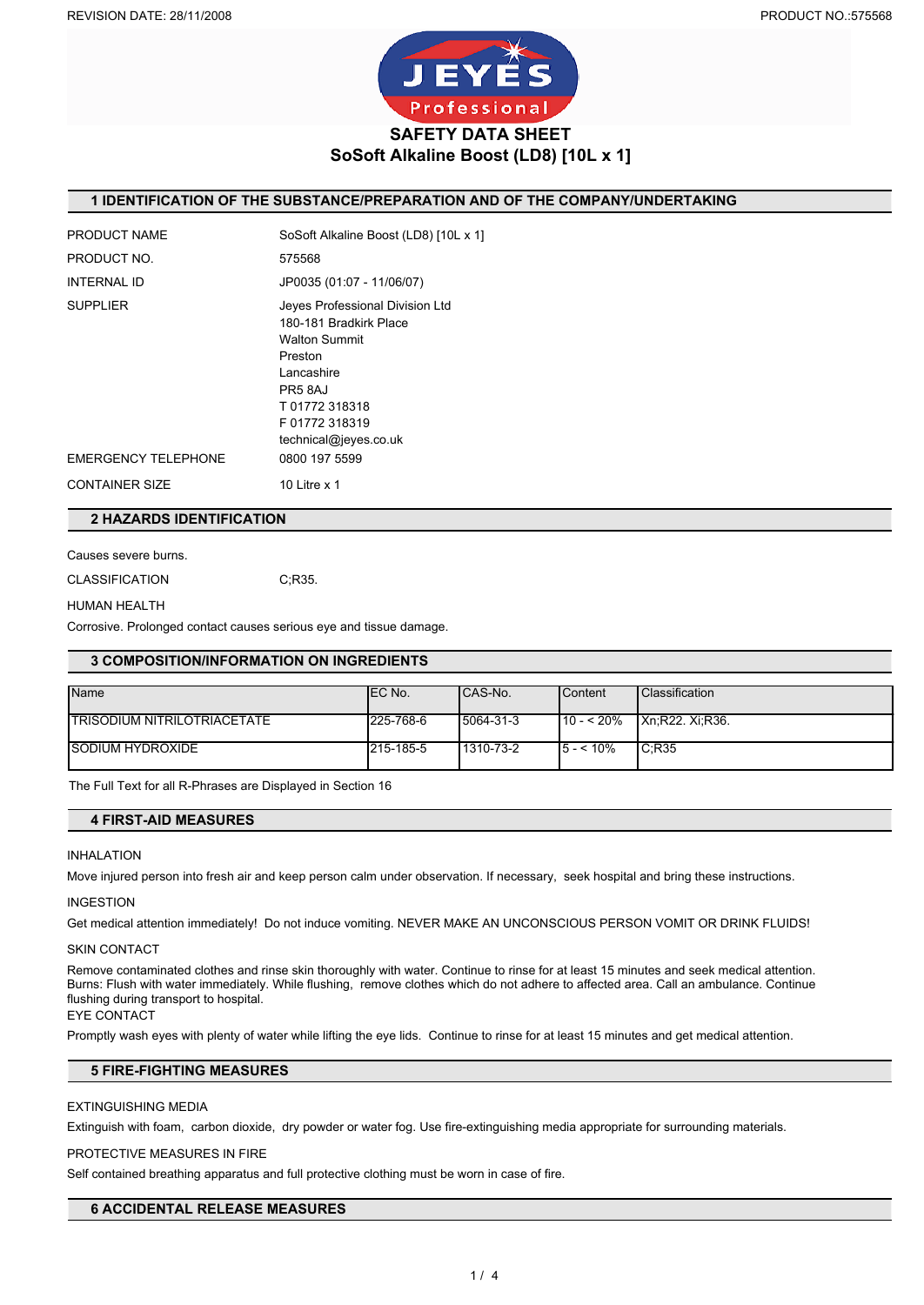#### REVISION DATE: 28/11/2008 **PRODUCT NO.:575568**

# **SoSoft Alkaline Boost (LD8) [10L x 1]**

# PERSONAL PRECAUTIONS

Avoid contact with skin and eyes. For personal protection, see section 8.

# SPILL CLEAN UP METHODS

Wear necessary protective equipment. Absorb with sand or other inert absorbent. Transfer to a container for disposal. For waste disposal, see section 13.

## **7 HANDLING AND STORAGE**

### USAGE PRECAUTIONS

Read and follow manufacturer's recommendations. Avoid contact with skin and eyes.

#### STORAGE PRECAUTIONS

Keep away from food, drink and animal feeding stuffs. Store in closed original container at temperatures between 0°C and 30°C. Store away from Acids.

### **8 EXPOSURE CONTROLS/PERSONAL PROTECTION**

| Name                      | Std  | TWA - 8 hrs | STEL - 15 min | Notes |
|---------------------------|------|-------------|---------------|-------|
| <b>I</b> SODIUM HYDROXIDE | 'WEL |             | 2 $mg/m3$     |       |

WEL = Workplace Exposure Limit.

PROTECTIVE EQUIPMENT





## HAND PROTECTION

Wear protective gloves. The most suitable glove must be chosen in consultation with the gloves supplier, who can inform about the breakthrough time of the glove material.

EYE PROTECTION

Wear goggles/face shield.

### HYGIENE MEASURES

Wash hands after handling.

#### SKIN PROTECTION

Wear apron or protective clothing in case of splashes.

## **9 PHYSICAL AND CHEMICAL PROPERTIES**

| <b>APPEARANCE</b>                           | Clear liquid                                     |                          |             |
|---------------------------------------------|--------------------------------------------------|--------------------------|-------------|
| <b>COLOUR</b>                               | Light (or pale) Yellow                           |                          |             |
| <b>ODOUR</b>                                | Slight odour Ammonia                             |                          |             |
| <b>SOLUBILITY</b>                           | Soluble in water                                 |                          |             |
| RELATIVE DENSITY<br><b>FLASH POINT (°C)</b> | 1.150 - 1.190 @ 20C<br>$> 60.5$ CC (Closed cup). | pH-VALUE, CONC. SOLUTION | 13.0 - 14.0 |

# **10 STABILITY AND REACTIVITY**

## **STABILITY**

Stable under normal temperature conditions and recommended use.

# CONDITIONS TO AVOID

Avoid contact with acids. Do not mix or use with other products.

## **11 TOXICOLOGICAL INFORMATION**

## INGESTION

Corrosive. Even small amounts may cause serious damage.

#### SKIN CONTACT

Corrosive. Prolonged contact causes serious tissue damage.

#### EYE CONTACT

Risk of serious damage to eyes.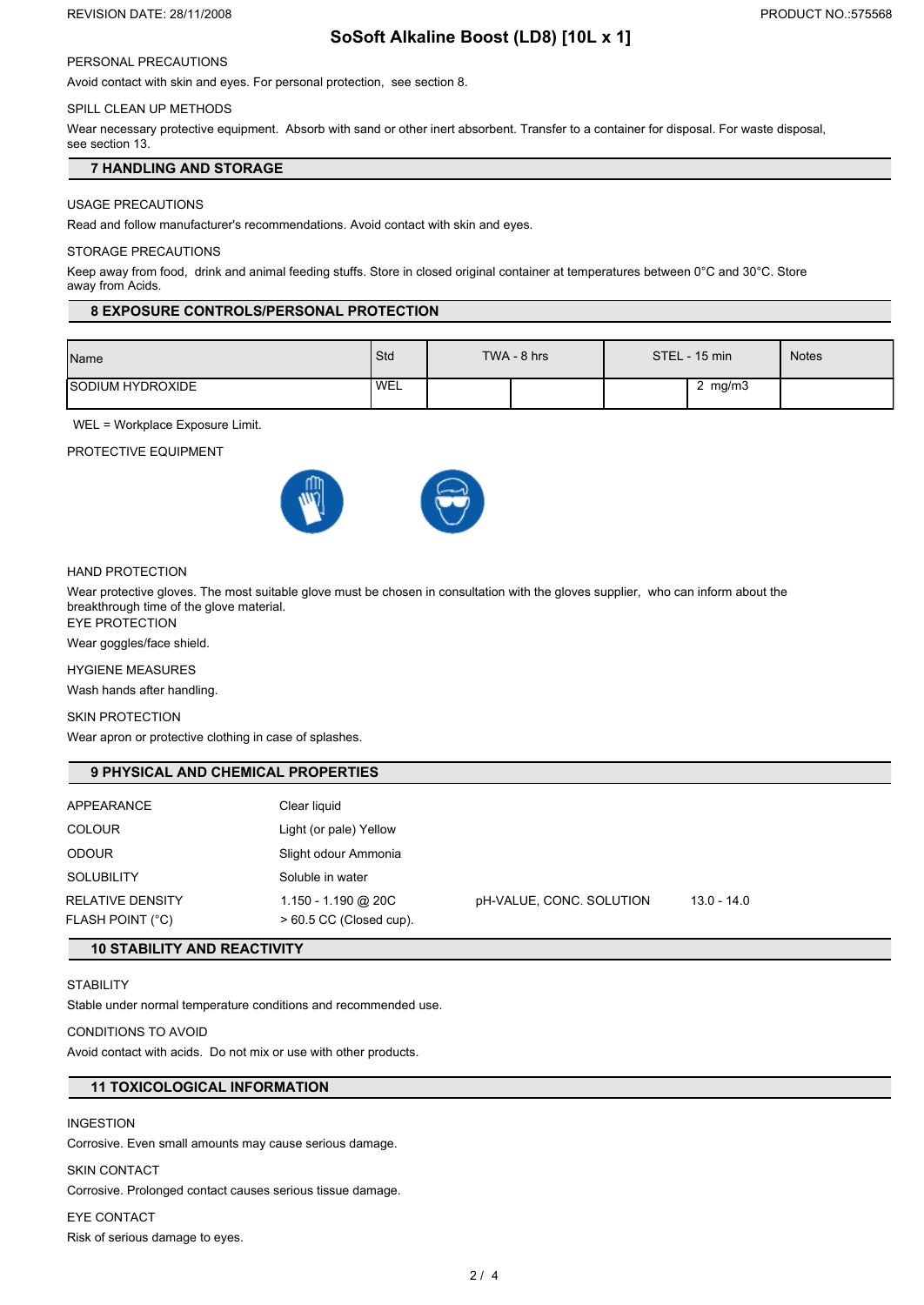# **SoSoft Alkaline Boost (LD8) [10L x 1]**

Causes burns.

## **12 ECOLOGICAL INFORMATION**

# **ECOTOXICITY**

The product is not expected to be toxic to aquatic organisms.

# **13 DISPOSAL CONSIDERATIONS**

### GENERAL INFORMATION

When handling waste, consideration should be made to the safety precautions applying to handling of the product.

### DISPOSAL METHODS

Dispose of waste and residues in accordance with local authority requirements.

## **14 TRANSPORT INFORMATION**

GENERAL LIMITED QUANTITIES



| UK ROAD CLASS           | 8                                                |                       |                                |
|-------------------------|--------------------------------------------------|-----------------------|--------------------------------|
| PROPER SHIPPING NAME    | CAUSTIC ALKALI LIQUID, N.O.S. (SODIUM HYDROXIDE) |                       |                                |
| UN NO. ROAD             | 1719                                             | UK ROAD PACK GR.      | Ш                              |
| ADR CLASS NO.           | 8                                                | ADR CLASS             | Class 8: Corrosive substances. |
| ADR PACK GROUP          | Ш                                                | ADR LABEL NO.         | 8                              |
| RID CLASS NO.           | 8                                                | <b>RID PACK GROUP</b> | Ш                              |
| UN NO. SEA              | 1719                                             | <b>IMDG CLASS</b>     | 8                              |
| IMDG PAGE NO.           | 8                                                | IMDG PACK GR.         | Ш                              |
| <b>MARINE POLLUTANT</b> | No.                                              | UN NO. AIR            | 1719                           |
| AIR CLASS               | 8                                                | AIR PACK GR.          | Ш                              |
|                         |                                                  |                       |                                |

# **15 REGULATORY INFORMATION**

LABELLING



Corrosive

| <b>CONTAINS</b>     | SODIUM HYDROXIDE |                                                                                                            |  |
|---------------------|------------------|------------------------------------------------------------------------------------------------------------|--|
| <b>RISK PHRASES</b> |                  |                                                                                                            |  |
|                     | R35              | Causes severe burns.                                                                                       |  |
| SAFETY PHRASES      |                  |                                                                                                            |  |
|                     | S1/2             | Keep locked up and out of the reach of children.                                                           |  |
|                     | S24/25           | Avoid contact with skin and eyes.                                                                          |  |
|                     | S26              | In case of contact with eyes, rinse immediately with plenty of water and seek medical<br>advice.           |  |
|                     | S <sub>28</sub>  | After contact with skin, wash immediately with plenty of water.                                            |  |
|                     | S36/37/39        | Wear suitable protective clothing, gloves and eye/face protection.                                         |  |
|                     | S45              | In case of accident or if you feel unwell, seek medical advice immediately (show label<br>where possible). |  |
|                     | S46              | If swallowed, seek medical advice immediately and show this container or label.                            |  |
| DETERGENT LABELLING |                  |                                                                                                            |  |
|                     | $5 - 15%$        | NTA (nitrilotriacetic acid) and salts thereof                                                              |  |

3 / 4